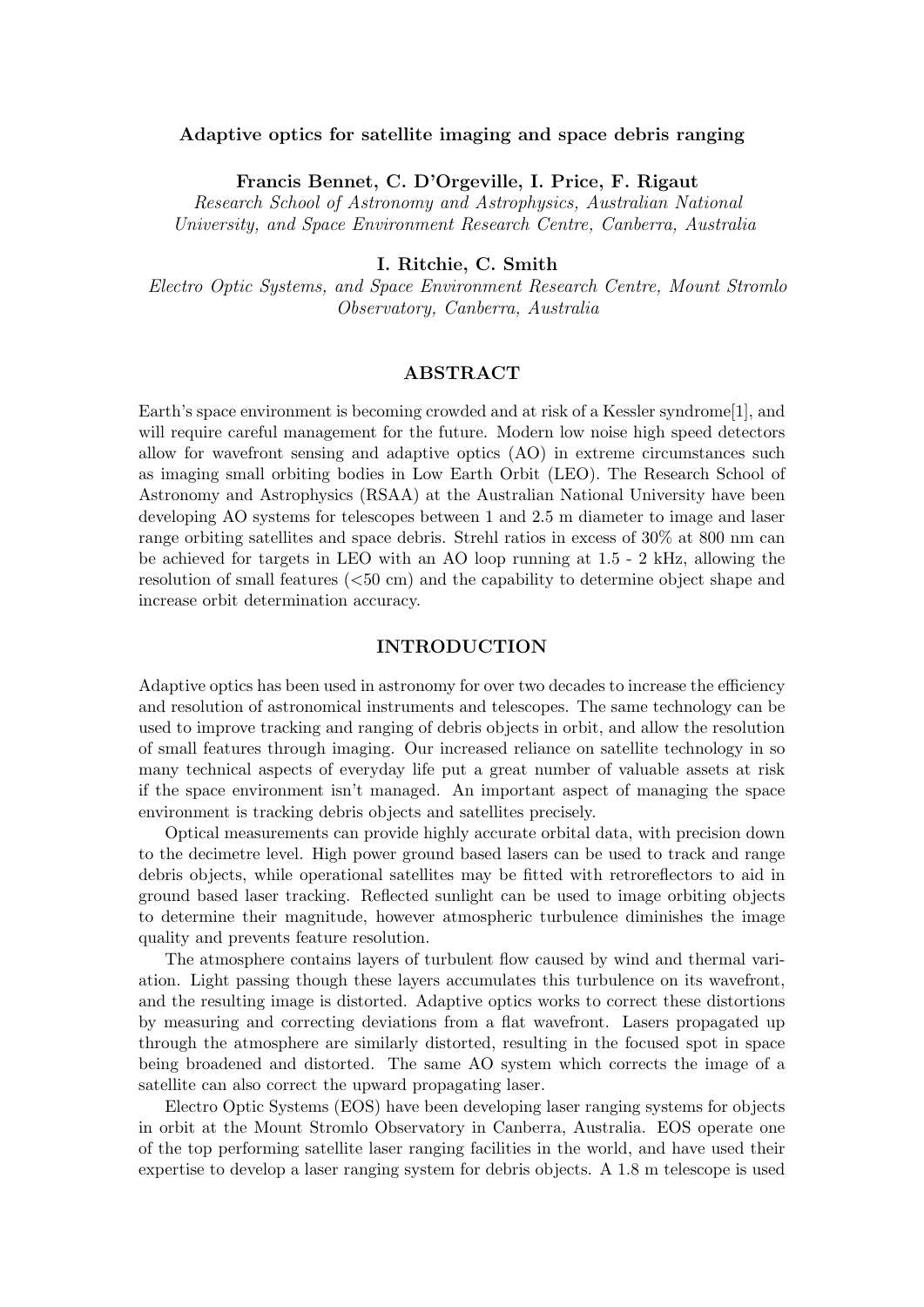to propagate a pulsed laser through the atmosphere, and collect reflected photons. This system has been demonstrated to track objects down to 10 cm in size and with a range of 2000 km, with a prediction accuracy of the objects position to within 200 m after 24 hours[2].

The Research School of Astronomy and Astrophysics with the Australian National University have been developing an AO system to improve the laser ranging of space debris and for satellite imaging. This system measures wavefront distortions with a laser guide star and corrects the upward propagating laser. Future development of these AO systems for space environment management will be conducted under the Cooperative Research Centre for Space Environment Management (SERC) framework. SERC brings together research and industry partners, building on Australian expertise in space environment management such as laser ranging of space debris to develop new technologies and strategies to preserve the space environment.

#### SATELLITE TRACKING

Radio Detection and Ranging (RADAR) has been used since its development in the early 1900s to detect and range objects at great distance. The technology consists of a radio transmitter and receiver, along with signal processing electronics to amplify and interpret received signals. RADAR is particularly useful for tracking orbiting objects[3] as the conductive materials they are constructed from are highly reflective in the microwave and radio spectrum. Typical wavelengths range from 2 cm to 6 m, and have the advantage of working in most weather conditions, and at wavelengths to which the atmosphere is transparent. The wavelength does however limit the accuracy and size of objects which can be tracked, and available transmitter power provides a maximum range. Objects in LEO are routinely tracked using RADAR, to maintain the United States Space Surveillance Network database of satellites, rocket bodies, and debris objects larger than 10 cm.

Optical telescopes are more efficient at tracking more distant objects because the sunlight reflecting off them only suffers a  $1/r^2$  drop in intensity for a range to target of  $r$ . Since radio telescopes must provide their own illumination source, the received power suffers a  $1/r^4$  drop in intensity, reducing its efficiency for higher orbits. With the growth in number of debris objects[4, 5] and the growing density of assets in highly valuable orbits require a more accurate method of tracking both space debris and operational satellites. Active ground based tracking using laser illumination and ranging (LIDAR) can also provide highly accurate orbital information. High fidelity conjunction analysis can then be carried out using sophisticated orbital prediction algorithms[6].

Optical tracking falls into one of two categories, passive tracking in which reflected light is used to track and object, or active tracking, where a light source is projected onto the target, and the reflection used for tracking. Passive optical tracking can track objects further away, provided they are illuminated by the sun. Such objects typically have to be large such that they provide a greater signal than the sky background at visible wavelengths, limiting tracking observations to the night. LEO tracking is limited to the terminator period around dusk and dawn, when objects are illuminated and not in Earth's shadow. While the wavelength of light ( $\sim 10^{-6}$  m) can in theory provide highly accurate orbital information, refraction by the atmosphere in the form of atmospheric turbulence can distort the image and position of the object quite significantly. Atmospheric absorption also limits the wavelength range available to the visible and near infrared (450-2300 nm). Passive optical tracking is also limited in accuracy and object size by the amount of reflected light from the object due to noise in the detection and amplification process of received photons. Small and low albedo objects may not reflect enough light to provide a high enough signal to noise ratio to achieve accurate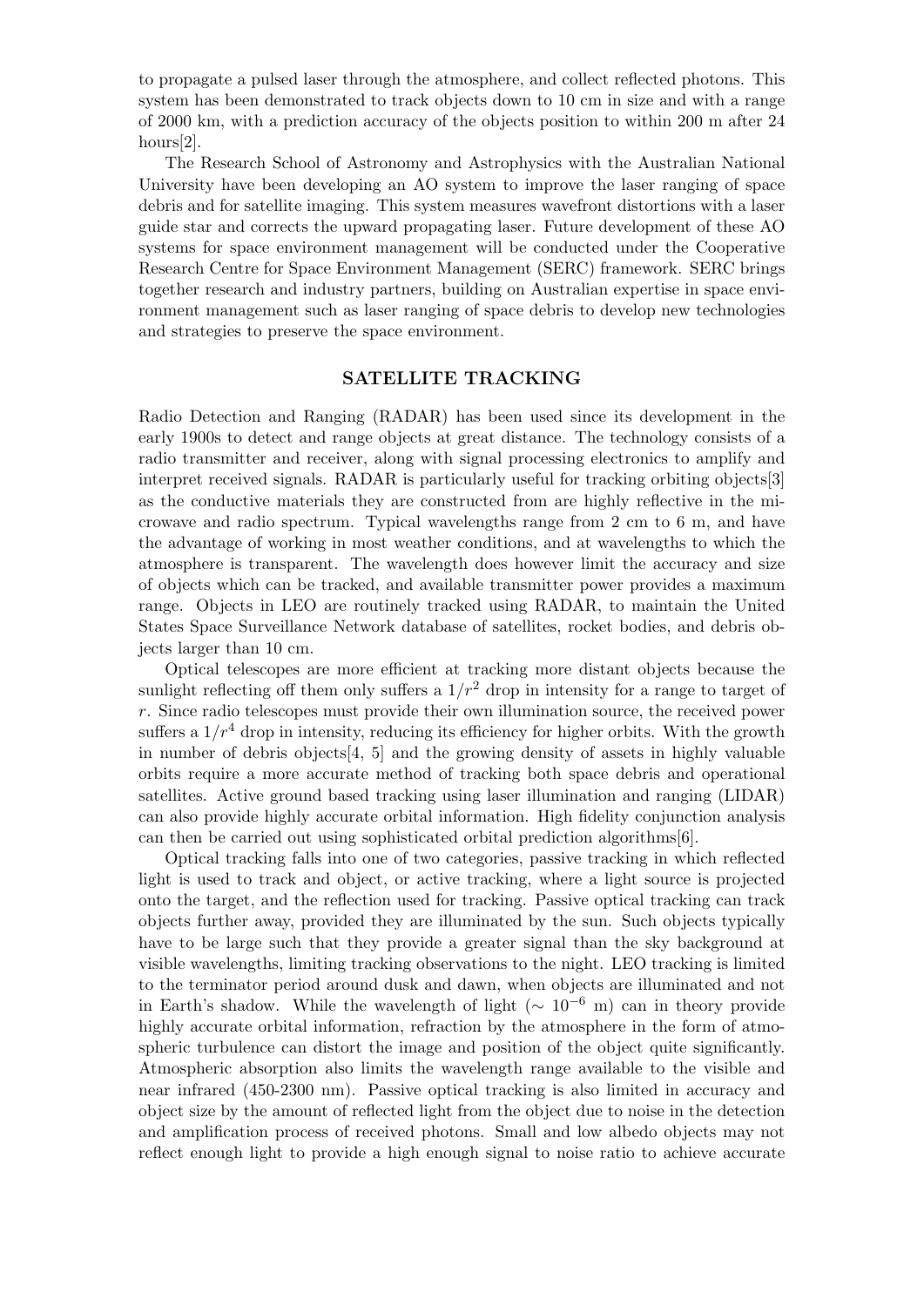information.

Passive optical tracking typically provides a two line element (TLE), which can be used to generate orbital data. This TLE is determined by imaging the target with a detector and using a centroiding algorithm along with accurate telescope pointing information. Atmospheric turbulence will blur the image and cause it to move, which reduces the positioning accuracy.

An active optical tracking system such as LIDAR can be used to track orbiting objects by illuminating a target with a laser beam, and measures the range to the target by accurately timing the round trip of a single laser pulse. This timing provides very accurate ranging information, which can produce positional measurements to less than 1 cm[7]. This increase in accuracy in orbital determination impacts directly on the orbital determination and hence conjunction analysis. Even though this system does not require an image of the target, only a bulk collection of photons, atmospheric turbulence still reduces the system accuracy because the upward propagating laser beam is distorted and blurred by the turbulence, lowering the flux illuminating the target.

LIDAR can be used to track both uncooperative targets such as space debris, and cooperative targets such as satellites fitted with retro-reflectors. The diameter of the ground based telescope determines the size and range limits of trackable targets, due to the diffraction limit and light collecting capability respectively. Cooperative targets are tracked to refine their orbit, and some satellites in highly stable orbits are used for calibration for tracking systems and algorithms.

# ADAPTIVE OPTICS FOR LASER RANGING

Actively tracking orbiting objects using ground based optical telescopes is currently the most accurate way of tracking space debris. A ground based laser is propagated through a telescope to meet the target, and reflected photons are used to determine the round trip time of flight. Ranging accuracy is in part determined by how many reflected photons are collected by the telescope. A higher flux on the target will provide more signal at the receiving telescope, increasing the ranging accuracy. While laser power can be increased and telescopes can be made larger to collect more light, atmospheric turbulence will still distort and spread the propagating laser beam. Adaptive optics can be used to counter atmospheric turbulence and increase the flux on a target.

Adaptive optics is a technique of measuring and correcting atmospheric turbulence to increase the performance of a ground based telescope. A guide star, being either a natural stellar source or artificially created laser guide star (LGS), is used to probe the atmosphere above the telescope. A wavefront sensor such as a Shack-Hartmann wavefront sensor is used to measure the wavefront distortions caused by the atmosphere. A deformable mirror (DM) is used to correct these wavefront distortions by controlling the reflective surface shape according to wavefront sensor data. AO systems are widely used in astronomical applications to form near diffraction limited images of astronomical objects.

The non-sidereal tracking required to follow orbiting objects results in high slew speeds (on the order of degrees per second), increasing the relative wind speed and hence turbulence seen by the telescope and AO system. The AO system must therefore run very fast, between 1.5 and 2 kHz, to achieve the performance required to improve laser tracking. The high tracking rate required to track objects in LEO also requires the laser to be directed ahead of the target such that a laser pulse intersects the orbital position of the target when it arrives. The apparent position of the target is similarly off-axis, and the laser guide star is positioned ahead of the ranging laser to probe the region of atmosphere traversed by the ranging laser (Fig. 1).

RSAA and EOS have been jointly developing an AO complimented ranging system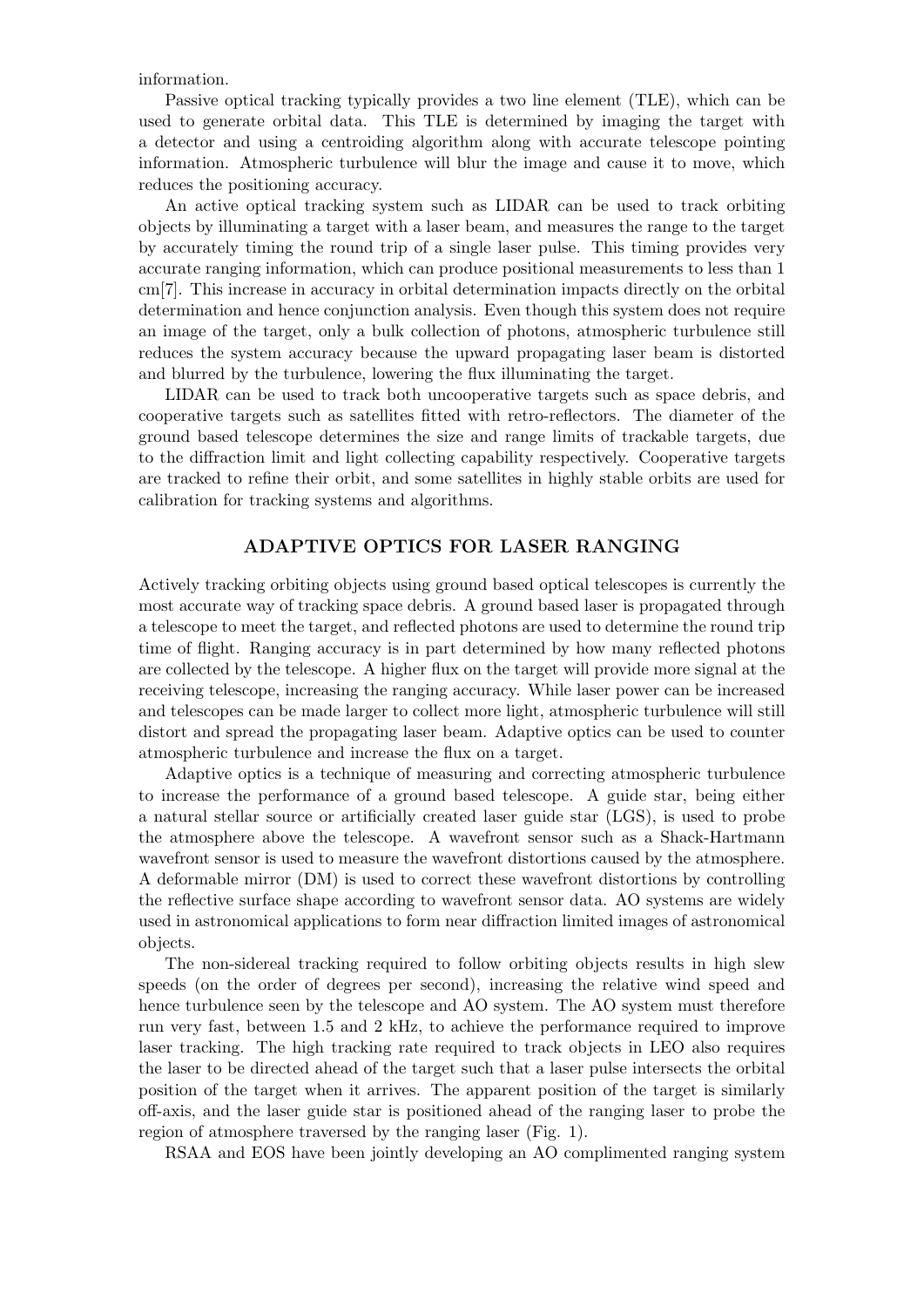

Figure 1: A schematic showing the target in orbit around Earth, passing overhead the ground station for tracking. The guide star laser (GSL) is pointed ahead of the laser, such that the LGS samples the atmosphere through which the probe laser is propagated. The probe laser is angled ahead of the actual target position such that a pulse from the laser will intersect with the targets orbit at the correct time. The reflected laser light appears off-axis in the apparent target position, and reflected sunlight is used here for tip-tilt.

using a 1.8 m telescope located at Mount Stromlo. The system uses the same telescope to project and collect reflected laser light, with an AO system located next to the laser source. The AO system consists of a Shack-Hartmann wavefront sensor with  $14\times14$ subapertures, a deformable mirror with  $177$  actuators in a square  $15\times15$  grid, and an imaging camera for tip-tilt correction and acquisition. A LGS is used to determine the high order aberrations with the Shack-Hartmann wavefront sensor, and the tip-tilt camera is used for tip-tilt positioning correction. The ranging laser has a pulsed format at a wavelength of 1064 nm and an average power of 200 W.

The Shack-Hartmann wavefront sensor consists of a lenslet array producing  $14\times14$ subaperatures over the pupil, and uses an OCAM2 EMCCD camera running at 1.5 kHz. Several OD6 1064 nm notch filters and a light tight box are used to eliminate any scattered 1064 nm laser light, to prevent contamination of the LGS and tip-tilt signals. Focus is removed from the DM commands and sent to the LGS facility to maintain focus on sky. An open loop control is used to focus the Shack-Hartmann on the expected LGS altitude for the current telescope elevation, and a steering mirror is used to keep the LGS on the wavefront sensor optical axis while the LGS is pointed ahead of the telescope track (Fig. 1). The point ahead angle of the LGS is determined by the current tracking velocity and the range to the Sodium layer. Photons originating from the LGS should pass through the same column of atmosphere that the infrared tracking laser will propagate to meet the target. This ensures that the tracking laser has been corrected for the atmosphere it will travel through.

Fig. 2 shows an optical schematic of the wavefront sensing sub system. All of the light collected by the telescope is passed through a beam expander and onto the deformable mirror, where the incoming and outgoing wavefronts are corrected. The incoming light in the visible is passed through a dichroic and onto the wavefront sensors. The 589 nm LGS light is directed onto the SH-WFS through the focus compensating trombone, and the remainder is passed to the tip-tilt detector. The outgoing probe laser joins the optical path at the laser dichroic and is corrected by the deformable mirror before being directed through the optical system and telescope to the target. Returning laser pulses are also reflected by this dichroic and are passed to the laser system for separation from the outgoing pulses.

The tip-tilt sensor also serves as a telescope tracking and acquisition imager. It consists of an Andor 860 EMCCD camera which images the tracked object. The tip-tilt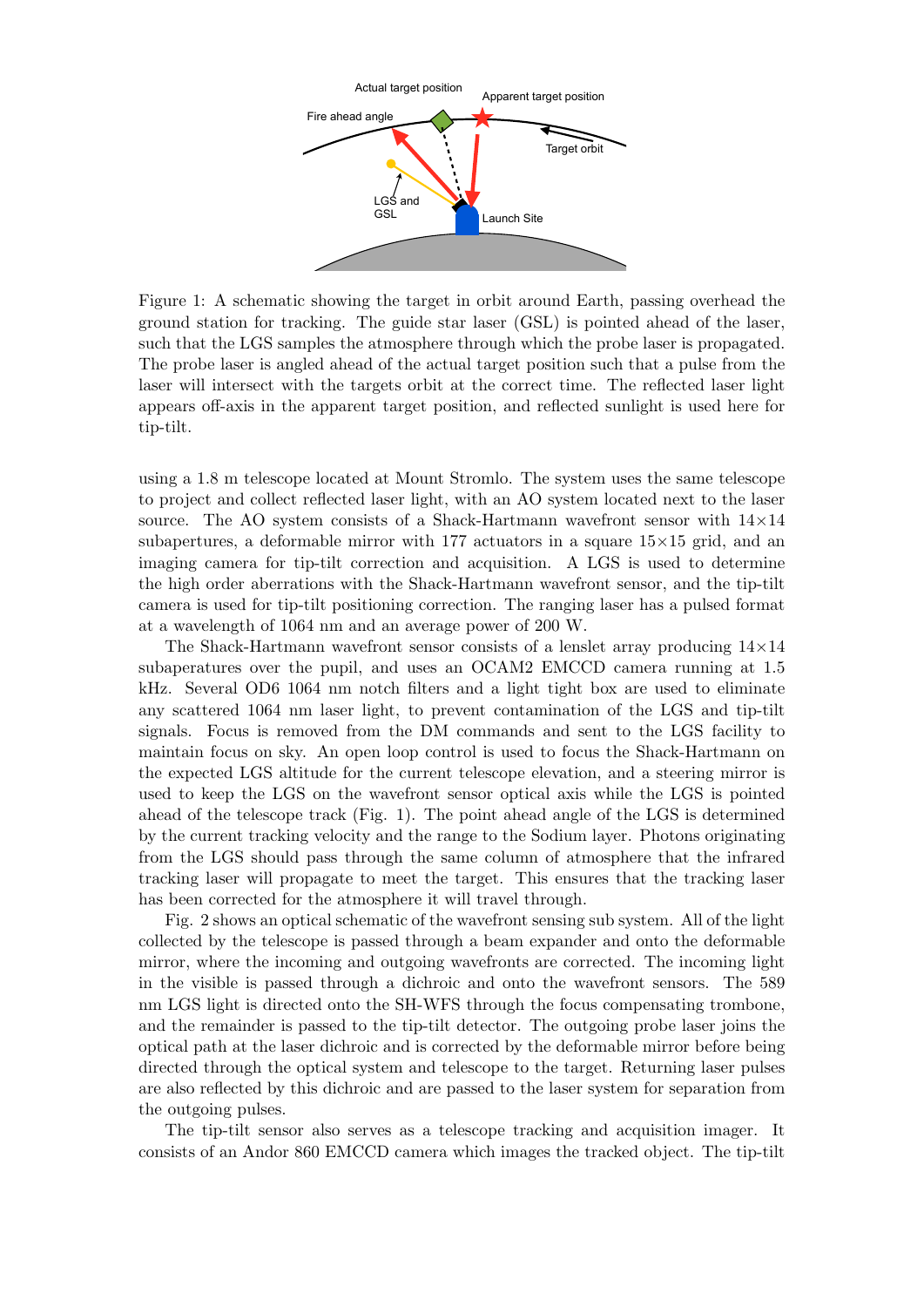

Figure 2: An optical schematic of the wavefront sensing sub system. Light from the telescope passes through a beam expander and onto the deformable mirror, and reflected to the SH-WFS and tip-tilt detector within a light tight box. The outgoing probe laser is combined to the optical path with a dichroic, and the corrected laser pulse travels back through the optical system to the telescope.

loop operates at 500 Hz and drives a tip-tilt stage on the DM.

# ADAPTIVE OPTICS FOR ORBIT PERTURBATION

Active tracking technologies are always limited by the collecting area and coupled illumination power. While large telescopes and power laser systems are expensive, they may prove to be the most cost effective means of tracking orbiting objects because the technology is well developed for astronomical applications, and several ground stations could conceivably track the vast majority of hazardous debris objects. The most pressing concern currently is tracking a sufficient number orbiting objects accurately enough to predict with a high degree of certainty any possible collisions. This will greatly assist in the prevention of the Kessler syndrome of exponential growth in space debris. Further mitigation measures which may now be too expensive to consider can then be implemented to begin reducing the number of debris in orbit.

One possibility to control the growth of space debris is to capture and return larger objects such as spent rocket stages or inoperable satellites, by capturing them with another space craft[8] or satellite and placing them on a high-drag quickly decaying orbit. While this may be feasible for large space debris, the majority of debris is made up of objects  $\lt 10$  cm in size. These objects would prove difficult if not impossible to remove from orbit both because of their size and number.

A leading candidate for the active management of the space environment is to use a high power ground based laser to perturb[2, 5, 9, 10, 11] the orbit of uncontrolled debris objects. This approach uses photon pressure to modify the orbit of a target to avoid a possible collision. This allows active satellites to operate for longer as their fuel load is no longer needed to dodge debris objects, and debris on debris collisions can be avoided, which reduces the overall growth in debris. As the technology matures it may be possible to manoeuvre some of the debris into specific orbits, or even deorbit objects.

Every time a photon is reflected or scattered from a surface it deposits a small amount of momentum  $p_{ph}$  to the reflecting body:  $p_{ph} = h/\lambda$ , where h is Plank's constant, and  $\lambda$  is the wavelength of light. The momentum is transferred in the direction the laser beam is reflecting from the target (Fig. 3), which can have a component along the targets orbital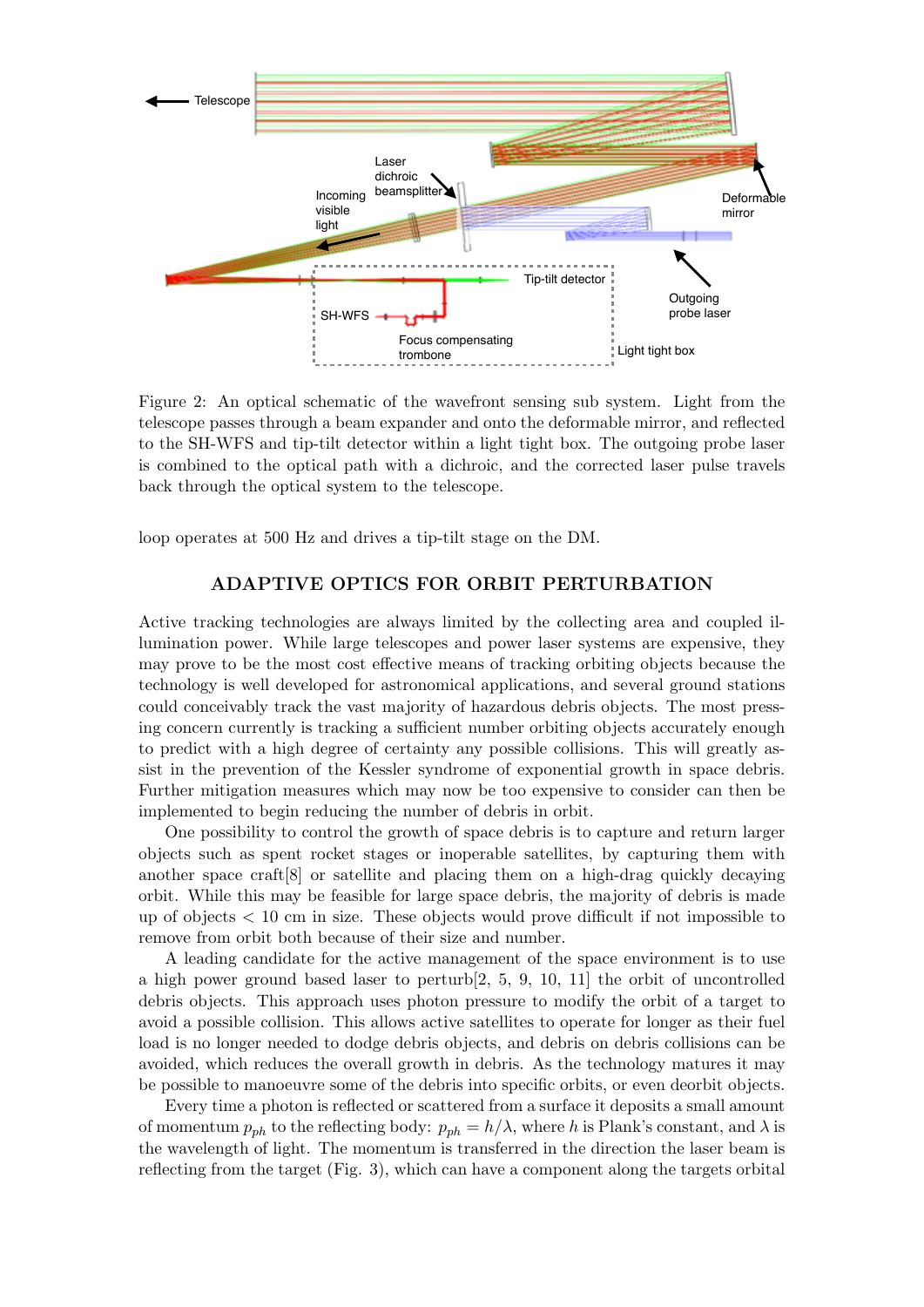

Figure 3: A schematic for photon pressure adding momentum  $\vec{A}$  along the targets orbit.



Figure 4: Relative flux increase at 800 km with an AO system on 1.8 m telescope with 1064 nm laser, vs satellite size.

velocity  $\vec{A}$ . By applying this photon pressure over several passes it should be possible to perturb the target's orbit by a measurable amount. On Earth these photon pressure effects are negligible due to the difference in the momentum deposited and friction caused by the atmosphere. In orbit such friction is absent, and photon pressure can be used to modify the orbit of an object. This is yet to be demonstrated because the laser power required to deposit enough momentum to modify the orbit of an object a measurable amount is prohibitively expensive that it is impractical. Even with the advances in high power infra red fibre laser capable of tens of kiloWatts of power, atmospheric turbulence still diffracts the laser beam rendering the photon density at the target too low.

Adaptive optics can be added to the system to increase the flux on the target in exactly the same way as used to increase laser ranging capabilities. AO pre compensates for atmospheric turbulence and reduces the spot size at the target. For example an AO system which can achieve a Strehl ratio of 50% at the laser wavelength of 1064 nm will provide nearly two orders of magnitude more flux on a 0.1 m target at 800 km, when compared with a natural seeing condition of 1.5 arc seconds (Fig. 4). Small targets receive the biggest flux increase from an AO system because the laser beam profile is Gaussian, with the majority of the energy concentrated in the centre.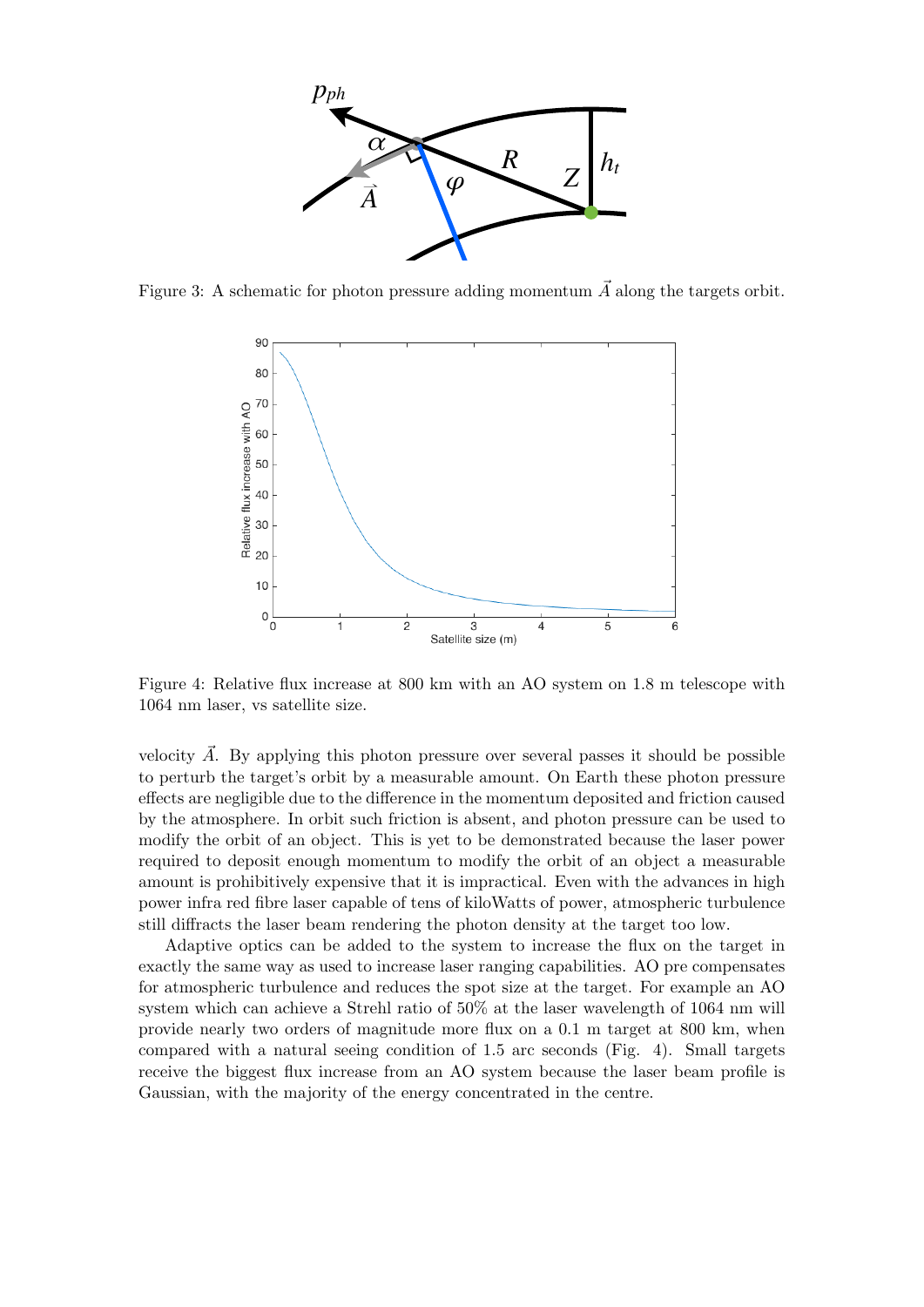

Figure 5: Iridium satellite at 800 km altitude imaged with 1.8 m telescope (left) without AO compensation, (middle) with AO compensation, and (right) original image with same pixel scale.

# ADAPTIVE OPTICS FOR SATELLITE IMAGING

RSAA has been actively developing compact and high performance AO systems for satellite imaging. These AO systems share many design challenges with AO for laser ranging and orbit perturbation, due to the similar operational requirements or nonsidereal tracking. Satellite imaging requires a higher performing imaging system when compared to a laser ranging AO system. Our approach is to use a low noise high speed detector such as an EMCCD for imaging, which removes the need to correct high speed tip-tilt. Instead images can be processed in real time to remove image motion and field rotation. This removes the need for any derotating optical elements which otherwise add cost and complexity to the system.

Any system for imaging satellites must be optimised for a particular purpose, as the angular size of satellites varies widely between low altitude small satellites such as cubesats, to geosynchronous satellites which are meters in size. The telescope diameter will determine the resolving power of the system, which is used to tailor the imaging system. For example a 1.8 m telescope can resolve objects around 40-50 cm in size with wavelengths between 800 and 1000 nm for a satellite at 800 km, with an AO system. In contrast without AO the same telescope situated at Mount Stromlo would only be able to resolve features 6 m in size, under seeing conditions of 1.5 arc seconds. Fig. 5 shows simulated satellite images of an Iridium satellite at 800 km altitude without AO compensation (left), with AO compensation (middle), and the original image for comparison at the same pixel scale. The original image is a perfect image of the satellite, and so shows much finer detail than the AO compensated image. The AO compensation clearly improves the resolution, turning a fuzzy blob into a resolved object.

Resolving small features of satellites can provide new information on satellite orientation or debris tumbling which can be used to further refine orbital parameters and predictions. It would also allow the characterisation of the state of debris objects and may play an important role in space environment management by providing more information on what is currently in orbit, including providing good candidates for deorbiting experiments.

#### **CONCLUSION**

RSAA has developed AO systems for space debris ranging, debris orbit perturbation, and satellite imaging. These systems share many similarities but have been optimised for their particular application. A laser guide star and Shack-Hartmann wavefront sensor are used to measure atmospheric turbulence, which is corrected by a deformable mirror. The AO system must run at high speed to account for the high slew rates of non-sidereal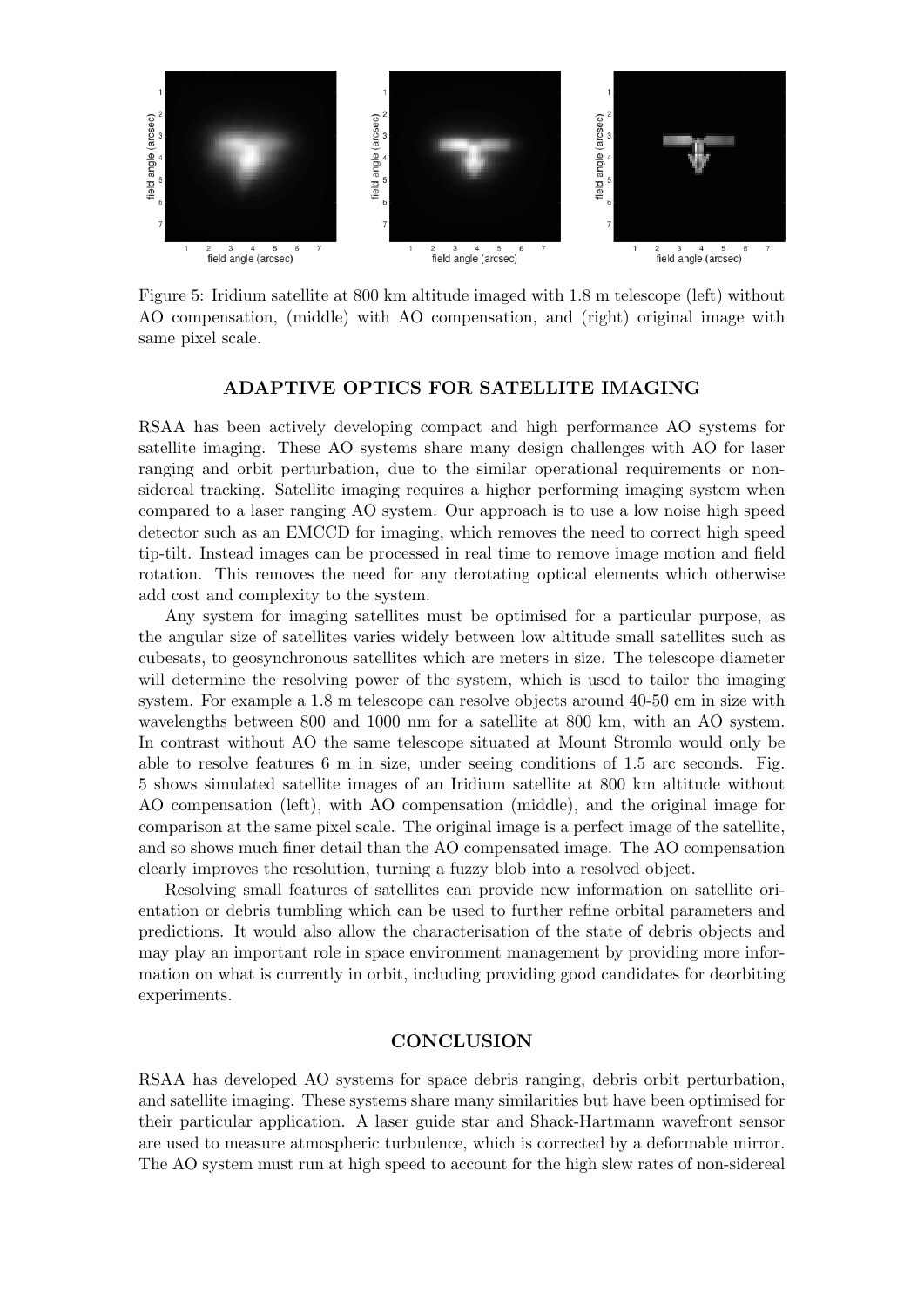tracking, and low noise high speed imaging cameras allow the system to operate without the need of a field derotator.

An AO demonstrator for ranging space debris has been designed and built, and is currently undergoing commissioning as a natural guide star AO system while the LGS system is finalised. It is expected that this AO system will achieve a Strehl ratio of over 30% at 850 nm, and increase the return photon count by an order or magnitude. This system will then be upgraded to include a high power laser to apply photon pressure to debris targets.

RSAA has also designed and built a very compact AO system to image satellites for a 1 m telescope and will be the basis of another AO system for the EOS 1.8 m telescope to image satellites and debris in both low Earth and geosynchronous orbits. We expect this system to achieve a strehl ratio of around 30% to resolve objects of less than 0.5 m at 850 nm.

These compact and high performance AO systems RSAA have been developing are using the latest technologies to improve our space situational awareness and will provide opportunities to manage the space environment. Future development of these AO systems will be in collaboration with the SERC partners with the goal of applying photon pressure to demonstrate debris orbit perturbation, and improve current tracking capabilities for objects in LEO and at geosynchronous orbits.

#### ACKNOWLEDGEMENT

The authors of this paper wish to acknowledge funding for this research project from the Cooperative Research Centre for Space Environment Management (SERC Limited).

## References

- [1] D. J. Kessler and B. G. Cour-Palais, "Collision Frequency of Artificial Satellites' The Creation of a Debris Belt," Journal of Geophysical Research 83, p. 2637, 1978.
- [2] Y. Gao, C. Smith, and B. Greene, "Laser Tracking of Space Debris," in European Space Surveillance Conference, 2011.
- [3] R. M. G. S. J. Goldstein and D. J. Kessler, "Radar observations of space debris," Planet. Space Sci. 46, pp. 1007–1013, 1998.
- [4] J.-C. Liou and N. Johnson, "Characterization of the cataloged Fengyun-1C fragments and their long-term effect on the LEO environment," Advances in Space Research 43, pp. 1407–1415, May 2009.
- [5] J.-C. Liou, "An active debris removal parametric study for LEO environment remediation," Advances in Space Research 47, pp. 1865–1876, June 2011.
- [6] J. C. Bennett, C. Smith, B. Greene, D. Kucharski, F. Rigaut, F. Bennet, and J. Sang, "Orbital element generation for an optical and laser tracking object catalogue," in 16th Annual Advanced Maui Optical and Space Surveillance Technologies (AMOS), 2015.
- [7] J. J. Degnan, "Satellite laser ranging Current status and future prospects," (4), pp. 398–413, 1985.
- [8] V. Aslanov and V. Yudintsev, "Dynamics of large space debris removal using tethered space tug," Acta Astronautica 91, pp. 149–156, 2013.